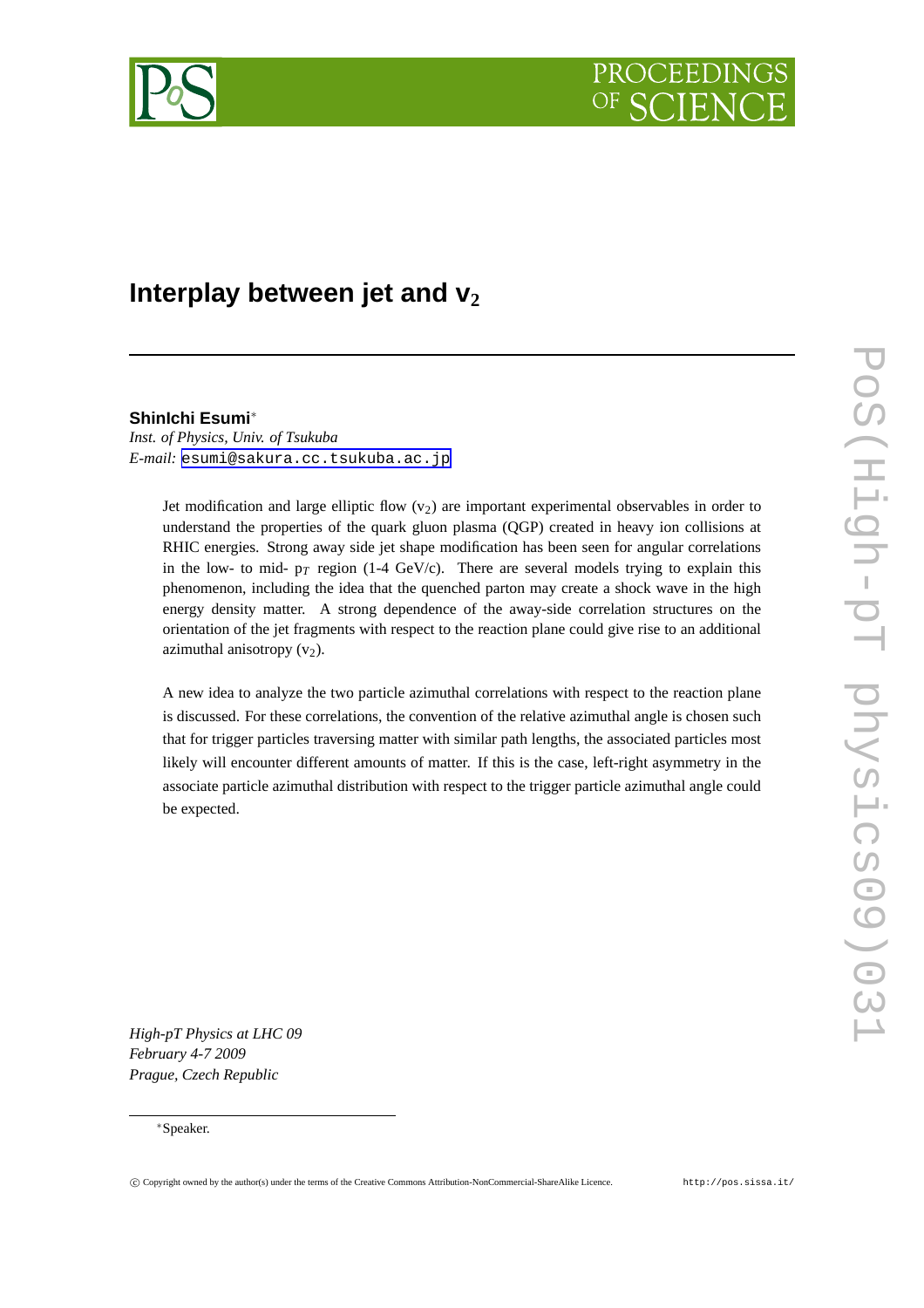<span id="page-1-0"></span>

**Figure 1:** Trigger particle azimuthal angle selection with respect to the reaction plane and associate particle relative angle with respect to the trigger particle are described in the left schematic figure. Bottom-right figure shows one scenario of the associate particle relative angle distribution with respect to the trigger particle. Top-right figure defines the trigger particle angle selections with respect the reaction plane used in the following figures. (color online)

#### **1. Introduction**

Recent two- and three- particle jet correlation analysis at SPS/RHIC experiments tells us that there are some indications on mach-cone like particle emission away side, which shows double peak structure around  $\pm 1$  radian away from  $\Delta \phi = \pi$ . This effect is most pronounced at lowto mid-  $p_T$  region around 1-4 GeV/c for trigger and associate particles, where other important measurements like v2 and particle ratio show also interesting behaviors like baryon and meson difference. Amazing feature is that there is very little dependence on colliding beam energy and colliding system size, there is only gradual increase at peripheral collisions around  $N_{\text{part}}$  of 0-100. There seems to be also some difference in  $\Delta \phi$  distribution between in-plane and out-of-plane trigger angle selections, which could come from path length dependence of trigger particle. However if there is any path length dependence in associate particle emission, there should also be left-right asymmetry in  $\Delta \phi$  distribution, when the trigger angle is selected at positive and negative angle separately relative to the reaction plane as shown in the Fig. 1.

#### **2. Analysis methods**

A toy model simulation with pure flow  $(v_2, v_4)$  and embedded modified jet (parameterized to describe the experimental measurements) has been used. In order to measure the trigger-associate azimuthal angle correlation, an usual technique is to make a ratio of measured  $\Delta \phi$  distribution from the real events over one from the fake events, which is given by the event mixing. The points in the fig. [2](#page-2-0) shows the measured correlation function (with the modified jet embedded flow simulation) as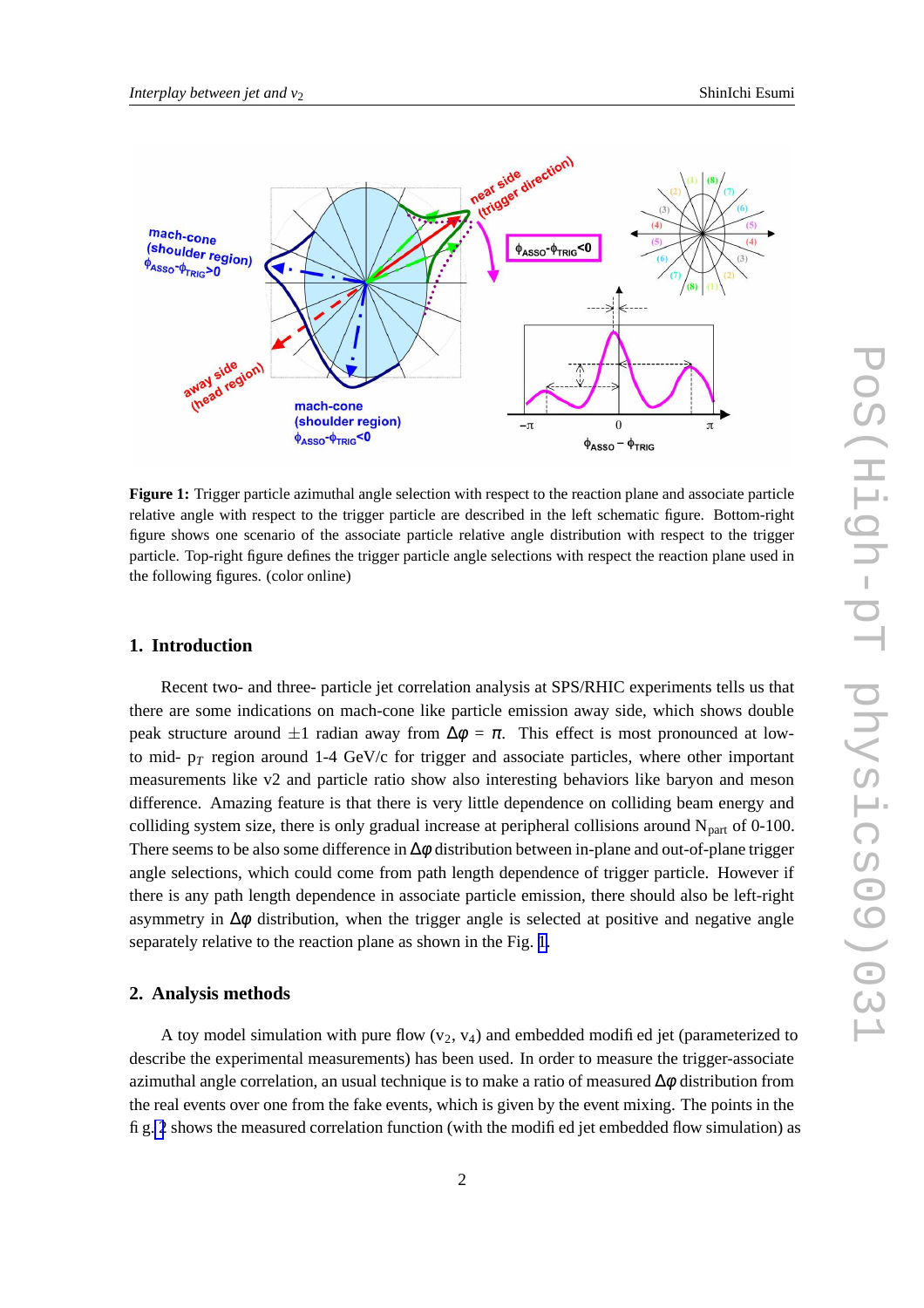<span id="page-2-0"></span>

**Figure 2:** Two particle ∆φ correlation function with different trigger angle selections (left-right) and with different event mixing methods (top-bottom, see text). Points are from flow+jet simulation, lines are from pure flow simulation.



**Figure 3:** Extracted jet shape with different trigger angle selections (left-right) with different event mixing methods (top-bottom). Lines are same as the most right panel of trigger angle averaged data.

a function of  $\Delta\phi$ , which is defined as  $\phi$ <sub>ASSO.</sub> -  $\phi$ <sub>TRIG</sub> for different trigger angle selections defined in Fig. [1.](#page-1-0) The two types of event mixing has been done, the top panels in Fig. 2 are done with random reaction plane in the mixed event, so that the strong flow modulation is seen in the correlation function depending on the trigger angle selection, while the bottom panels in Fig. 2 are done with similar orientation of reaction plane in the mixed event using the experimental event plane resolution, therefore the flow modulation is largely reduced, but it's still non-zero because of the finite event plane resolution. The line in each panel is the reference correlation function from pure flow simulation without embedding the jets but including the event plane resolution effect, which will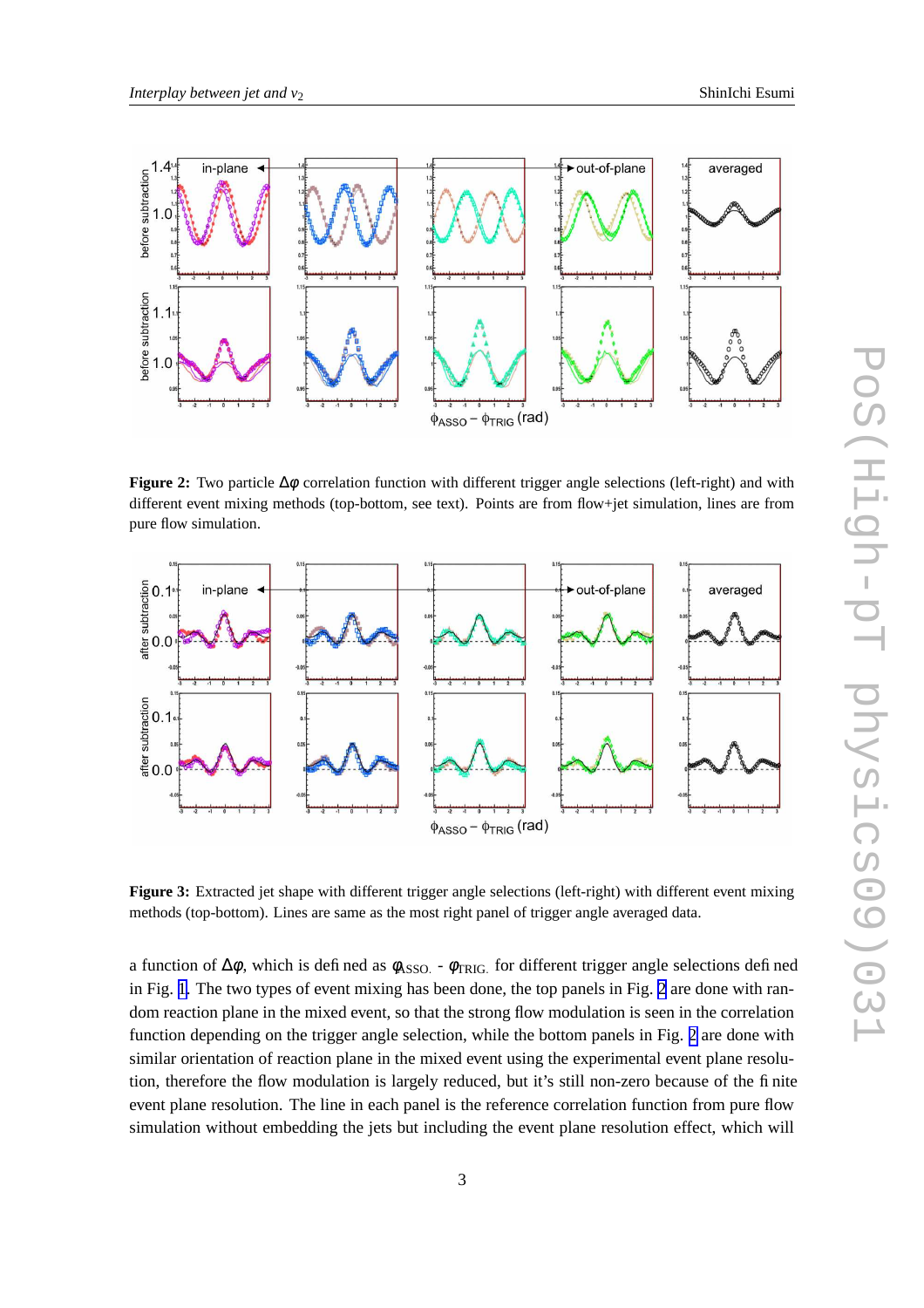

**Figure 4:** Top: input jet shape assumptions. Middle: extracted jet shape with perfect reaction plane resolution. Bottom: with experimental R.P. resolution.

be used to subtract the flow contribution from the measured correlation function in order to extract the jet shape. The subtracted jet shapes are shown in the Fig. [3](#page-2-0) with the same panel definitions as in the Fig. [2](#page-2-0), where trigger angle selections are varied from left to right, and two different event mixing for top (random R.P.) and bottom (aligned R.P.) cases.

## **3. Effect of reaction plane resolution**

The effect of experimental reaction plane resolution on the extracted jet shape is shown in the Fig. 4. The left-right panels are different trigger angle selections as same as the previous Fig. [2](#page-2-0) and Fig. [3](#page-2-0). The top panels in the Fig. 4 are the input jet shapes which are assumed to depend on the trigger angle selection as well as the left-light asymmetry that is expected from the path length dependence of the associate particle production. The middle panels in the Fig. 4 are the output of extracted jet shapes via the flow subtraction using the perfect reaction plane resolution, while the bottom panels in the Fig. 4 are the same outputs using the experimental reaction plane resolution in the reaction plane aligned mixed event analysis. The Fig. [5](#page-4-0) shows a dependence of the reaction plane resolution from left to right panels for one particular trigger angle selection at  $\phi_{TRIG}$ . -  $\Psi_{R.P.}$  $= \pm \pi/8 \sim \pi/4$ , where+ for open symbols (blue) and – for solid symbols (gray). The very strong smearing of the jet shape is seen in the extracted jet signal. The top panels in the Fig. [5](#page-4-0) are calculated with the reaction plane given by pure flow simulation, although the simulation includes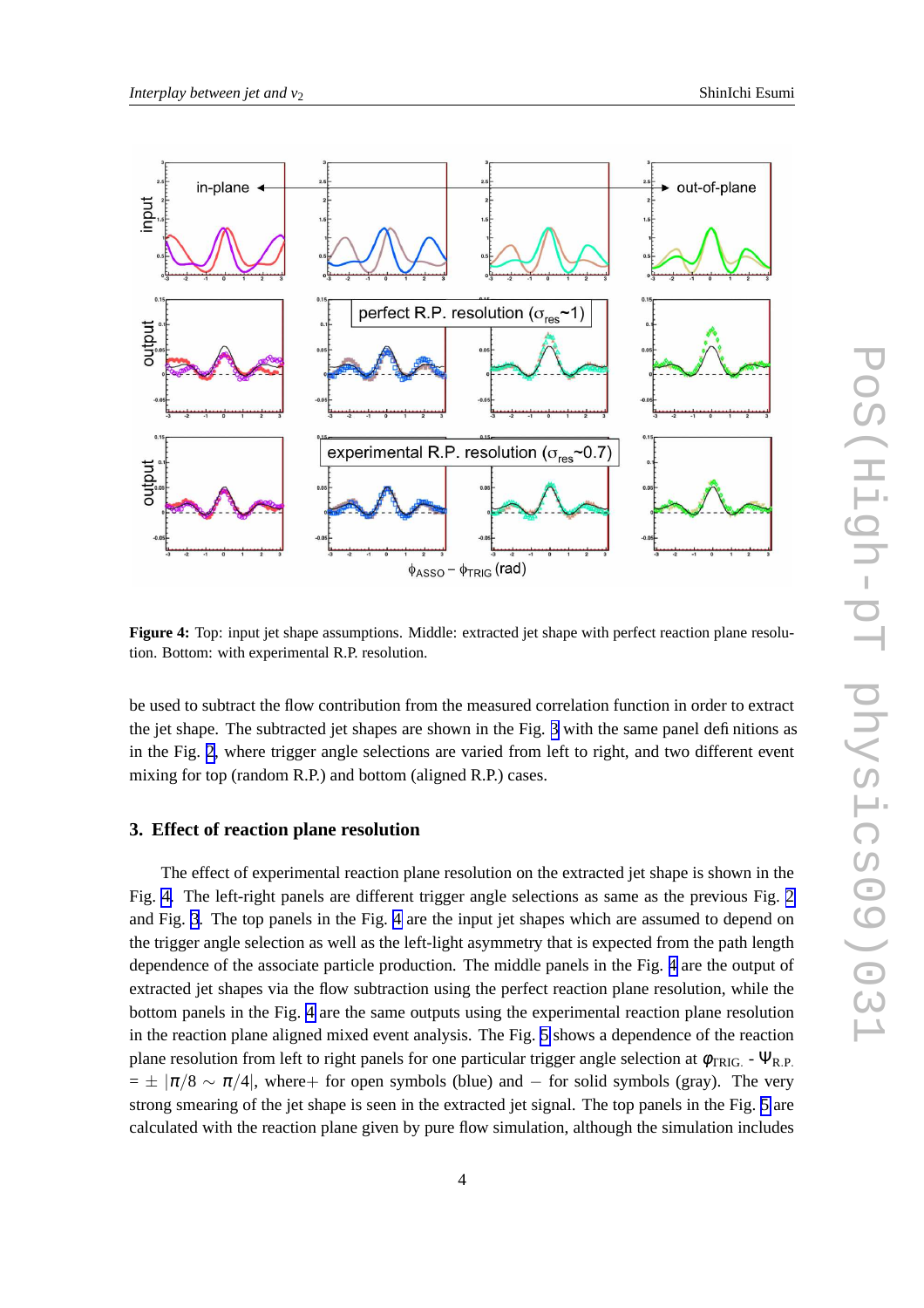<span id="page-4-0"></span>

**Figure** 5: Extracted jet shape at one particular angle (see text), where reaction plane resolution is varied from left to right, 1.0, 0.9, 0.7 and 0.5. With(bottom) or without(top) jet bias in reaction plane determination.

the jet signal, but it does not influence the reaction plane determination. The bottom panels in the Fig. 5 includes some bias of the embedded jet in the reaction plane that is used in the inclusive flow measurements as well as trigger angle selections. Although the reaction plane could be determined in the different rapidity window away from the two particle correlation sample, this reaction plane bias effect might still be important, because the experimentally measured both mach-cone and ridge like structures do show the long eta range correlation.

# **4. Results**

Four different jet shape assumptions (#1  $\sim$  #4) in terms of the trigger angle dependence are shown in the Fig. [6](#page-5-0) in order to understand whether there is a sensitivity in this experimental method on the near-side and away-side modification, especially on the left-right asymmetry. 4 panels in the Fig. [6](#page-5-0) correspond to the 4 assumptions and different lines in one panel show the jet shapes varied from in-plane (top) to out-of-plane (bottom). Extracted jet shape are shown in the Fig. [7](#page-6-0) and Fig. [8,](#page-7-0) with two different  $v_2$  assumptions on the jet axis and on the associate particle yield par jet axis as indicated in the parameter table in both Fig. [7](#page-6-0) and Fig. [8](#page-7-0) using the same jet shape shown in the Fig. [6](#page-5-0). 4 panels in both Fig. [7](#page-6-0) and Fig. [8](#page-7-0) are for 4 assumptions, and different data points in each panel are extracted jet shapes from in-plane (top) to out-of-plane (2nd from bottom), the trigger angle averaged data are shown at the bottom of each panel, which are also overlaid as solid lines on the other trigger angle selected data points for both Fig. [7](#page-6-0) and Fig. [8.](#page-7-0) In the legend box on top of each panel in the Fig. [7](#page-6-0) and Fig. [8](#page-7-0), the pure flow input parameters ( $v_2$  and  $v_4$ ) are compared with inclusive flow parameters, which means that they are flow parameters before and after embedding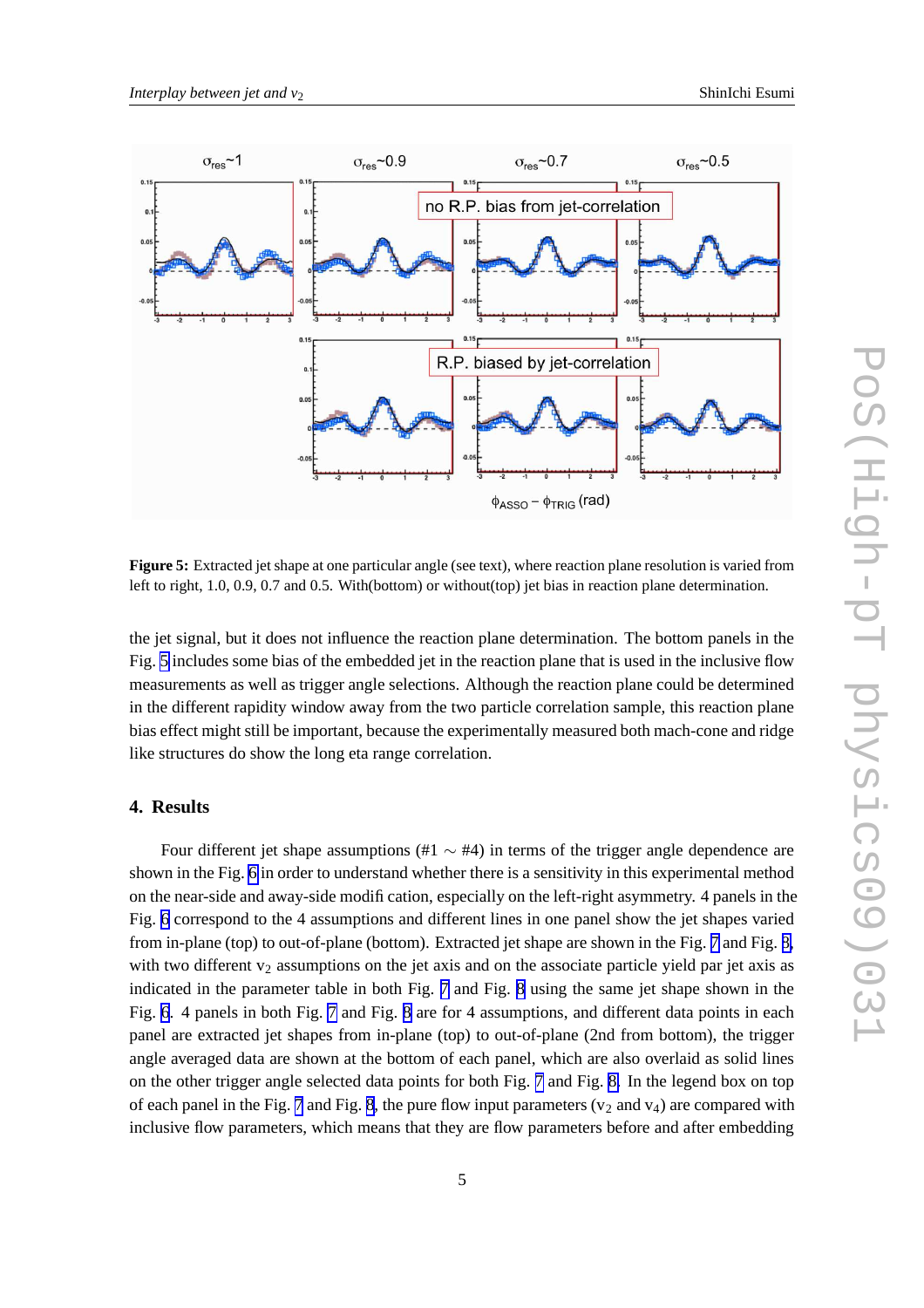<span id="page-5-0"></span>

**Figure 6:** 4 assumptions on near- and/or away-side jet modification,  $(\#1)$  trigger angle dependence on both near- and away-side jet shapes, (#2) trigger angle dependence only on away-side shape, (#3) trigger angle dependence only on near-side jet shape, and (#4) no trigger angle dependence on jet shape

the modified jet into the pure flow simulation. Depending on the assumptions, there could be a sizable effect on the inclusive flow measurement.

# **5. Summary**

A new idea to analyze the two particle azimuthal correlations with respect to the reaction plane is proposed and tested with toy model simulation. When the trigger angle is chosen such that for trigger particles traversing matter with similar path lengths, that is  $\phi_{TRIG}$ . -  $\Psi_{R.P.} = \pm |\Delta \phi|$ , the associated particles most likely will encounter different amounts of matter given by the almond shape. If the associate particle production is affected by the thickness, the left-right asymmetry in the associate particle azimuthal ( $\phi_{\rm ASSO.}$  -  $\phi_{\rm TRIG.}$ ) distribution with respect to the trigger particle azimuthal angle should be expected. One should also note that this asymmetry can also caused by jet and flow correlation, which is same as azimuthal dependence of radial flow boost on the jet signal. Experimental signal on the left-right asymmetry might contain such both geometrical and dynamical origins. Since the asymmetry is determined by the reaction plane, it is clear that it should also affect the inclusive flow measurements, which is used to determine the flow back ground shape in the jet correlation signal and to subtract the flow contribution from the measured correlation function in order to extract the jet signal. The resulting extracted jet shape is smeared largely because of this interplay between jet and  $v<sub>2</sub>$  as well as the experimental reaction plane resolution. However, including both of them in the simulation, there should still be an experimental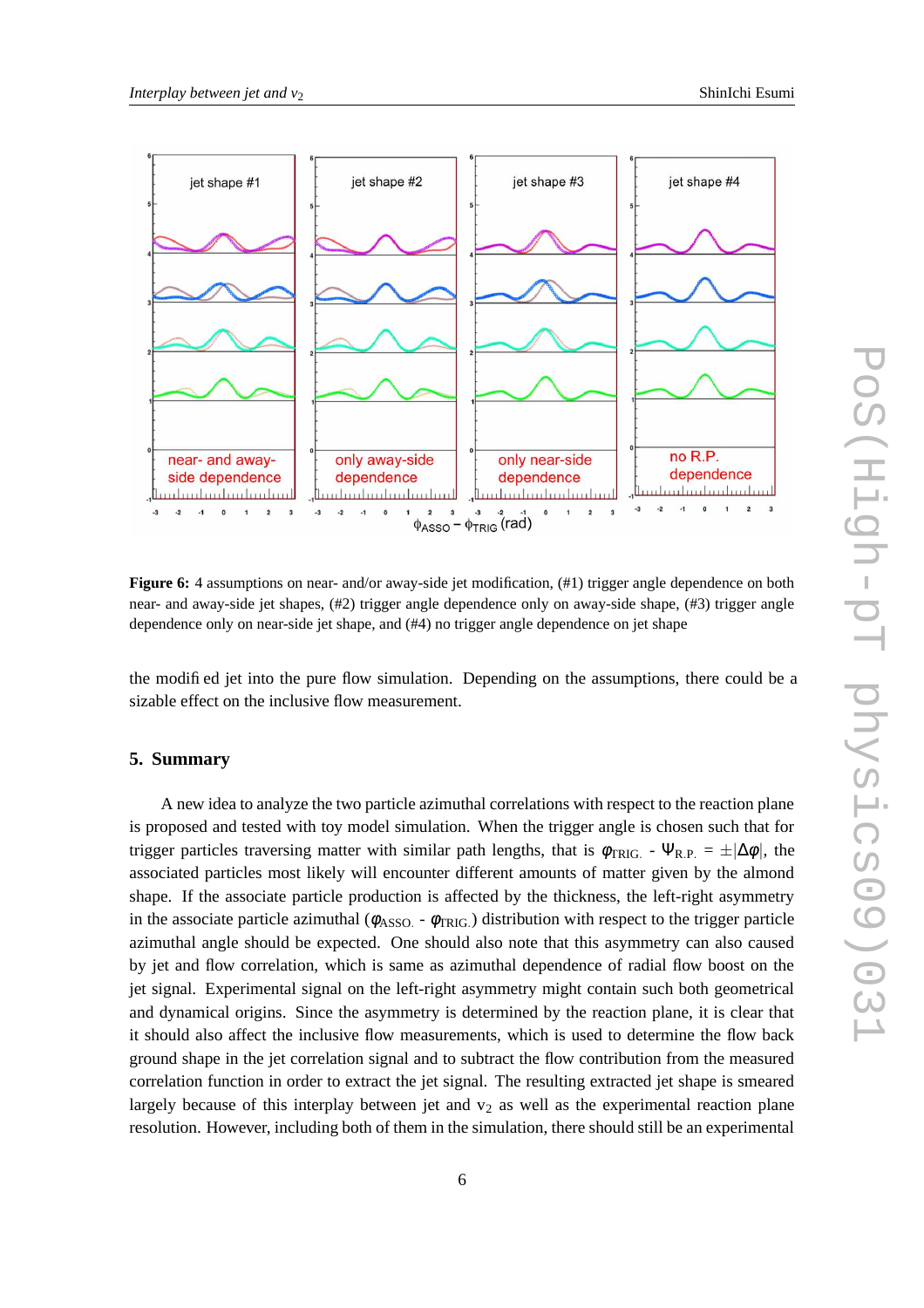<span id="page-6-0"></span>

**Figure** 7: Extracted jet shapes with the 4 assumptions on the jet modification, the difference between different assumptions gets smaller in the extracted jet shape compared with input shape, however there is still some remaining difference, which would prove the experimental/method sensitivity. Here,  $v_2$  of jet axis and v<sup>2</sup> of the associate particle yield par jet axis are both assumed to be similar to the bulk particles.

sensitivity to such measurement. The alternative approach to attack this problem is to look at "the triggered jet vs global event shape" correlation without subtracting the inclusive flow anisotropy, in order to investigate how the global event shape is modified by the existence of jets, that is to analyze the jet modification and underlying event modification at the same time without any subtraction.